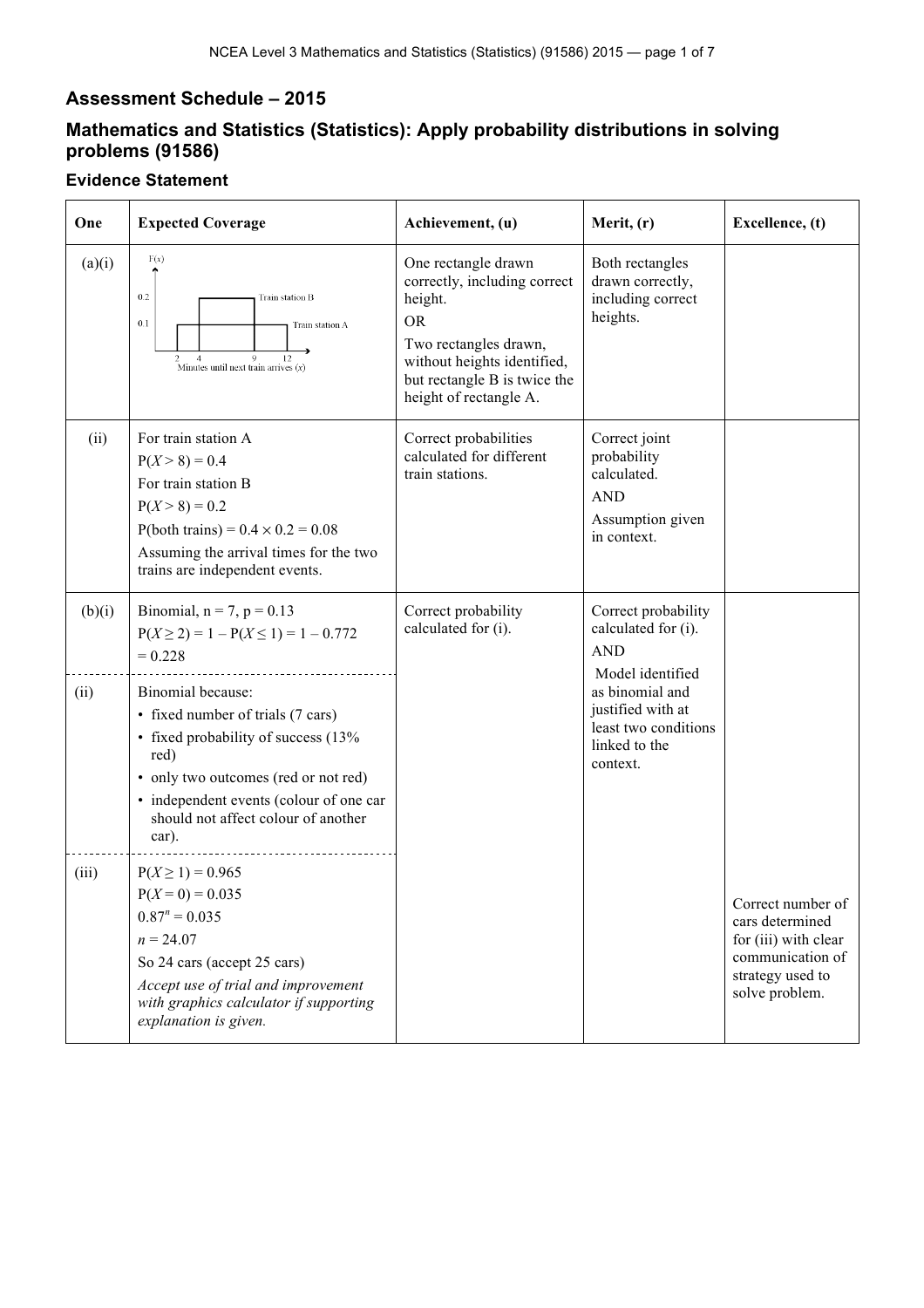| NØ                                       | N1                                                             | N2                                 | A3     | A <sub>4</sub> | M5     | M6       | E7                                              | E8     |
|------------------------------------------|----------------------------------------------------------------|------------------------------------|--------|----------------|--------|----------|-------------------------------------------------|--------|
| No response;<br>no relevant<br>evidence. | Reasonable<br>start/attempt at<br>one part of the<br>question. | Almost complete<br>correct answer. | l of u | $2$ of $u$     | 1 of r | $2$ of r | l of t (with<br>minor<br>omission or<br>error). | r of t |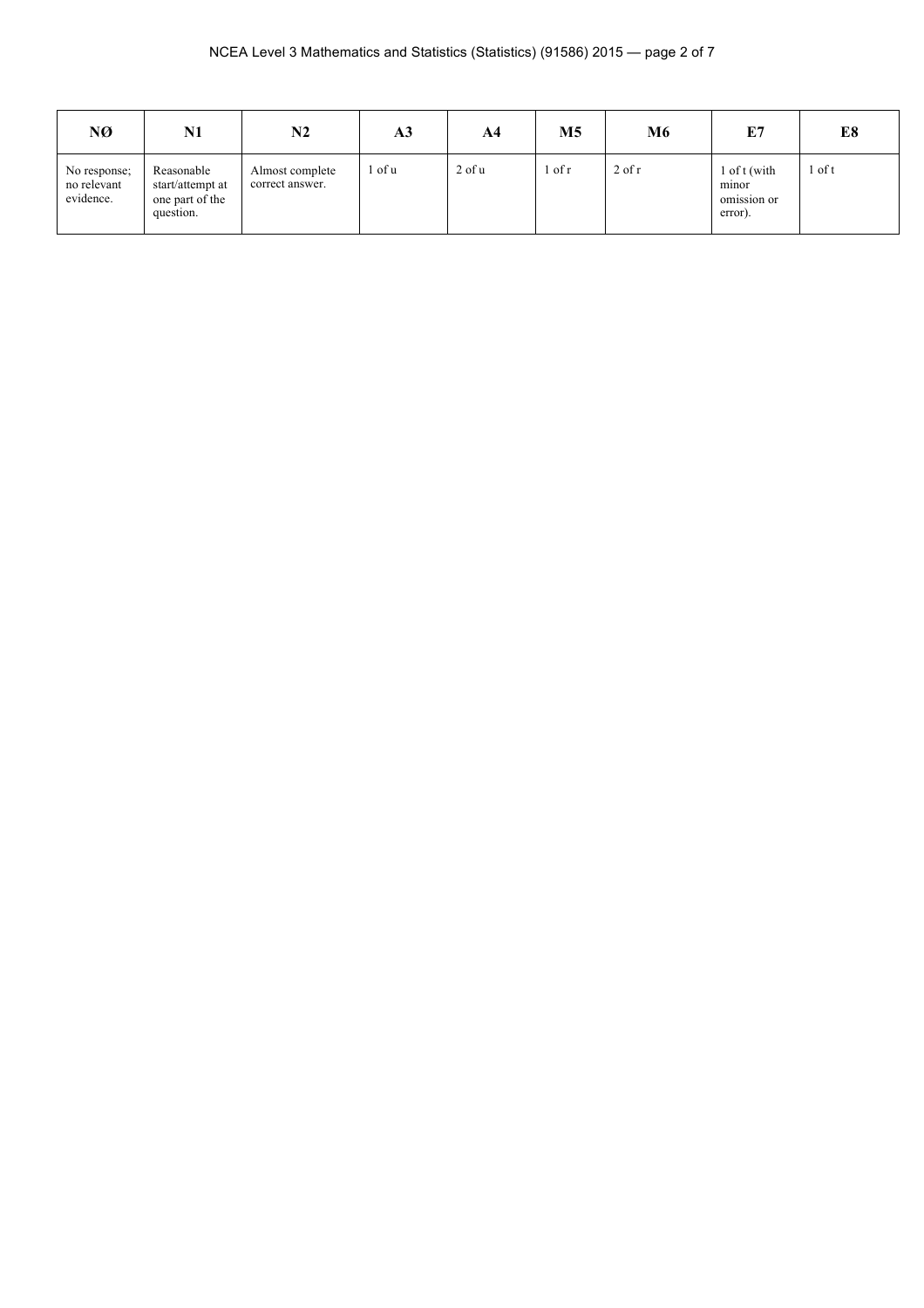| Two     | <b>Expected Coverage</b>                                                                                                                                                                                                                                                     | Achievement, (u)                        | Merit, (r)                                                                                    | Excellence, (t) |
|---------|------------------------------------------------------------------------------------------------------------------------------------------------------------------------------------------------------------------------------------------------------------------------------|-----------------------------------------|-----------------------------------------------------------------------------------------------|-----------------|
| (a)(i)  | E(N)<br>$= 1 \times 0.82 + 2 \times 0.14 + 3 \times 0.03$<br>$+4 \times 0.01$<br>$= 1.23$<br>Note: Do not accept whole number<br>answers.                                                                                                                                    | Expected value correctly<br>calculated. |                                                                                               |                 |
| (a)(ii) | Expected cost for test based on 1.23<br>attempts = $1.23 \times $137 = $168.51$<br>Total expected cost = $$468.51$<br>Difference = $$300$<br>So \$300 is the fixed cost charged.                                                                                             |                                         | Fixed price<br>correctly<br>calculated.                                                       |                 |
| (b)(i)  | Poisson, $\lambda = 1.2$ (breakdowns per four<br>hours)<br>$P(X \le 2) = 0.879$<br>Assuming:<br>• constant rate of breakdowns for any<br>four-hour period<br>• breakdowns occur randomly<br>• breakdowns occur independently.<br>• Breakdowns cannot occur<br>simultaneously | Probability correctly<br>calculated.    | Probability<br>correctly<br>calculated.<br><b>AND</b><br>Two assumptions<br>given in context. |                 |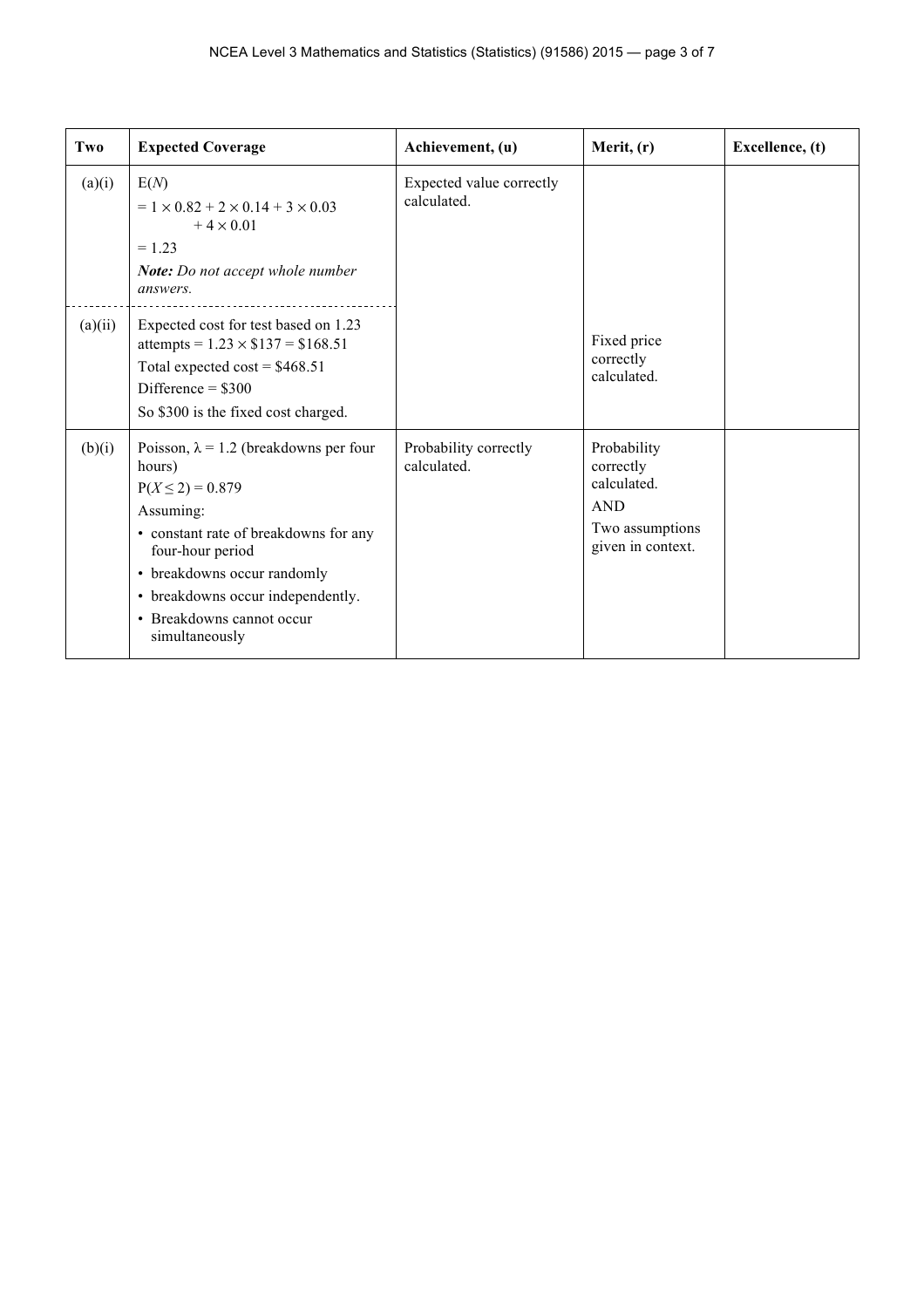| (ii) | Discussion of assumptions of Poisson<br>model:<br>Not reasonable to assume the rate of<br>breakdowns is constant for any 12-hour<br>period – likely to be differences<br>between day and night "shifts", due to<br>how many buses are on the roads<br>during these times.<br>Comparison of features of experimental<br>and model (theoretical) distributions:<br>Centre: Model (theoretical) distribution<br>has centre (mean) of 3.6 breakdowns -<br>experimental distribution appears to<br>have its centre around 3.6 (visual<br>estimate).                                                                                                                                                                                           | One comparison is made<br>between the experimental<br>and model (theoretical)<br>distributions.<br>(Numerical values (e.g.<br>probabilities, calculations<br>or estimates of mean or<br>standard deviation) need<br>not be used) | One comparison is<br>made between the<br>experimental and<br>model (theoretical)<br>distributions with<br>some numerical<br>values used (e.g.<br>probabilities,<br>calculations or<br>estimates of mean<br>or standard<br>deviation). | ONE discussion<br>point based on<br>comparisons<br>between the<br>experimental and<br>model<br>(theoretical)<br>distributions with<br>numerical values<br>used (e.g.<br>probabilities,<br>calculations or<br>estimates of mean<br>or standard<br>deviation).<br><b>AND</b>                                                                         |
|------|------------------------------------------------------------------------------------------------------------------------------------------------------------------------------------------------------------------------------------------------------------------------------------------------------------------------------------------------------------------------------------------------------------------------------------------------------------------------------------------------------------------------------------------------------------------------------------------------------------------------------------------------------------------------------------------------------------------------------------------|----------------------------------------------------------------------------------------------------------------------------------------------------------------------------------------------------------------------------------|---------------------------------------------------------------------------------------------------------------------------------------------------------------------------------------------------------------------------------------|----------------------------------------------------------------------------------------------------------------------------------------------------------------------------------------------------------------------------------------------------------------------------------------------------------------------------------------------------|
|      | Spread: Model (theoretical) distribution<br>mean is equal to variance -<br>experimental distribution appears to<br>have a greater standard deviation than<br>$root(3.6) = 1.9$ breakdowns.<br>Shape: Model (theoretical) distribution<br>is unimodal – experimental distribution<br>appears bimodal.<br>Shape: Visual comparison by drawing<br>model (theoretical) distribution over<br>experimental distribution graph (see<br>below).<br>0.22<br>0.2<br>$\frac{3}{2}$ $\frac{0.18}{0.16}$<br>$\frac{1}{2}$ 0.14<br>$\frac{7}{8}$ 0.12<br>$0.1\,$<br>$\frac{5}{6}$ 0.08<br>$\frac{6}{6}$ 0.06<br>0.02<br>Overall, it appears the Poisson model is<br>not a good model for the distribution of<br>bus breakdowns for any 12-hour period. |                                                                                                                                                                                                                                  | <b>AND</b><br>An overall<br>conclusion as to the<br>goodness of the<br>model.                                                                                                                                                         | At least one<br>discussion point<br>which could be<br>either<br>An assumption of<br>the Poisson<br>model, discussed<br>in context<br><b>OR</b><br>Another<br>comparison<br>between the<br>experimental and<br>model<br>(theoretical)<br>distributions as<br>above<br><b>AND</b><br>An overall<br>conclusion as to<br>the goodness of<br>the model. |

| NØ                                       | N1                                                             | N2                                 | A <sub>3</sub> | A4         | М5     | M6       | E7                                              | E8     |
|------------------------------------------|----------------------------------------------------------------|------------------------------------|----------------|------------|--------|----------|-------------------------------------------------|--------|
| No response;<br>no relevant<br>evidence. | Reasonable<br>start/attempt at<br>one part of the<br>question. | Almost complete<br>correct answer. | of u           | $2$ of $u$ | ∣ of r | $2$ of r | l of t (with<br>minor<br>omission or<br>error). | 1 of t |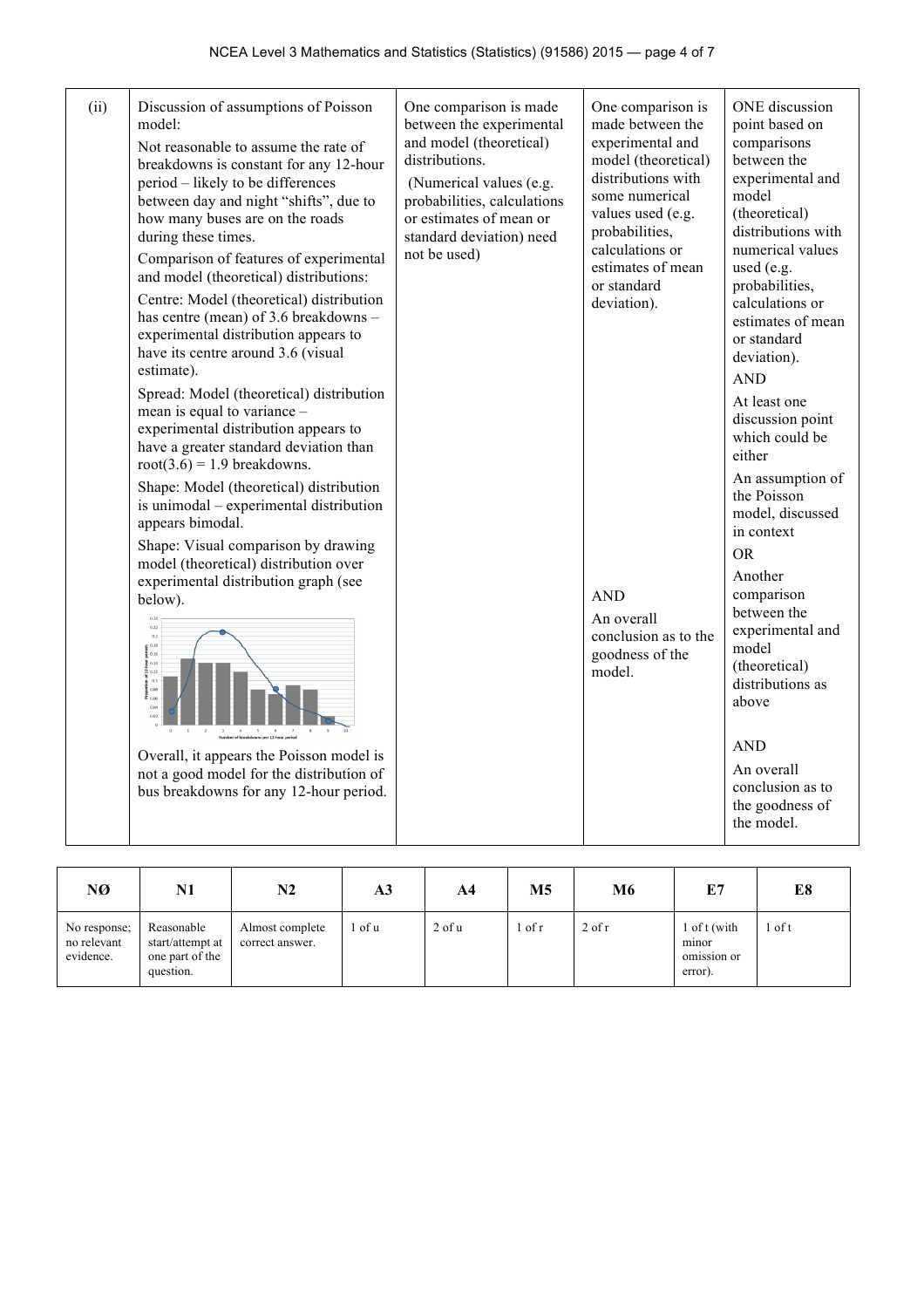| <b>Three</b> | <b>Expected Coverage</b>                                                                                                                                                                                                                                                                                                                                                                                                                                                                                                                                                                                                                                                                                                                                                                                   | Achievement, (u)                                                                                                                                                                                             | Merit, (r)                                                                                                                                                                              | Excellence, (t)                                                                                                                                                                              |
|--------------|------------------------------------------------------------------------------------------------------------------------------------------------------------------------------------------------------------------------------------------------------------------------------------------------------------------------------------------------------------------------------------------------------------------------------------------------------------------------------------------------------------------------------------------------------------------------------------------------------------------------------------------------------------------------------------------------------------------------------------------------------------------------------------------------------------|--------------------------------------------------------------------------------------------------------------------------------------------------------------------------------------------------------------|-----------------------------------------------------------------------------------------------------------------------------------------------------------------------------------------|----------------------------------------------------------------------------------------------------------------------------------------------------------------------------------------------|
| (a)(i)       | Normal, $\mu = 7500$ , $\sigma = 2000$<br>$P(X > 9000) = 0.227$<br>$P(X > 9500) = 0.159$<br>$P(X > 9500 \mid X > 9000)$<br>$= 0.159 \div 0.227$<br>$= 0.700$<br>70% of the "over-priced" cars were<br>expected to have been sold for more<br>than \$9500.                                                                                                                                                                                                                                                                                                                                                                                                                                                                                                                                                  | Probability of either single<br>event correctly calculated.                                                                                                                                                  | Conditional<br>probability<br>correctly<br>calculated.                                                                                                                                  |                                                                                                                                                                                              |
| (a)(ii)      | Possible discussion points:<br>Shape of sample distribution is only<br>slightly negatively skewed with the<br>potential outliers – two of the cars were<br>advertised at much lower prices than<br>the other 47 cars, causing the<br>impression of negative skew (longer<br>LHS tail).<br>Sample is based on advertised selling<br>prices, not the actual selling prices.<br>This might account for the skewness<br>(some cars likely to sell for lower).<br>Sample is from one trading website -<br>which may not be representative of NZ<br>prices<br>Size of sample – can't tell shape of<br>underlying distribution with such small<br>sample of cars.<br>Accept discussions based on the<br>skewness or shape of the sample<br>distribution in comparison to the model<br>(theoretical) distribution. | One possible reason why<br>the shape of the sample<br>distribution could be<br>different from the shape of<br>the underlying population<br>distribution is clearly<br>identified but not fully<br>discussed. | One possible<br>reason why the<br>shape of the sample<br>distribution could<br>be different from<br>the shape of the<br>underlying<br>population<br>distribution is fully<br>discussed. | Two possible<br>reasons why the<br>shape of the<br>sample<br>distribution could<br>be different from<br>the shape of the<br>underlying<br>population<br>distribution are<br>fully discussed. |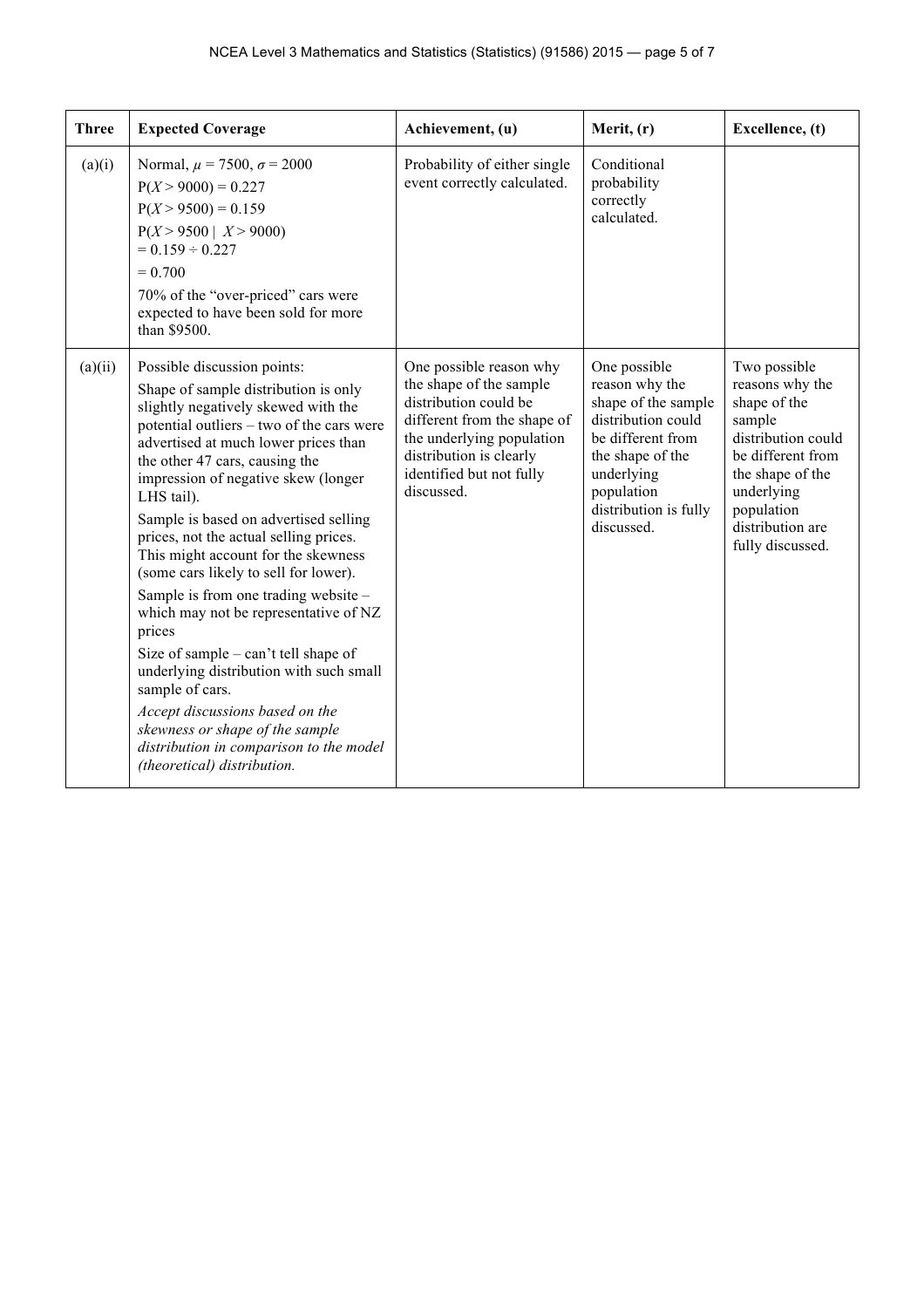| (b)(i)  | Triangular distribution.<br>F(x)<br>0.4<br>$\overline{3}$<br>8<br>Δ<br>Minutes to travel along stretch of<br>motorway by car<br>$P(X > 4) = 0.5 \times 4 \times 0.4 = 0.8$                                                                                                                                                                                                                                                            | Probability correctly<br>calculated in (i) or (ii). | Suitable evidence<br>(e.g. a relevant<br>probability<br>calculation) is used<br>to explain why 6<br>minutes is not the<br>median. |  |
|---------|---------------------------------------------------------------------------------------------------------------------------------------------------------------------------------------------------------------------------------------------------------------------------------------------------------------------------------------------------------------------------------------------------------------------------------------|-----------------------------------------------------|-----------------------------------------------------------------------------------------------------------------------------------|--|
| (b)(ii) | For 6 minutes to be the median, 50% of<br>times travelled would need to be greater<br>than 6 minutes.<br>At $x = 6$ , $F(x) = \frac{1}{2} \times 0.4 = 0.2$<br>(using similar triangles)<br>$P(X > 6) = 0.5 \times 2 \times 0.2 = 0.2$<br>As this is not $50\%$ , 6 minutes cannot be<br>the median.<br>At $x = 6$ , $F(x) = \frac{1}{2} \times 0.4 = 0.2$<br>(using similar triangles)<br>$P(X > 6) = 0.5 \times 2 \times 0.2 = 0.2$ |                                                     |                                                                                                                                   |  |